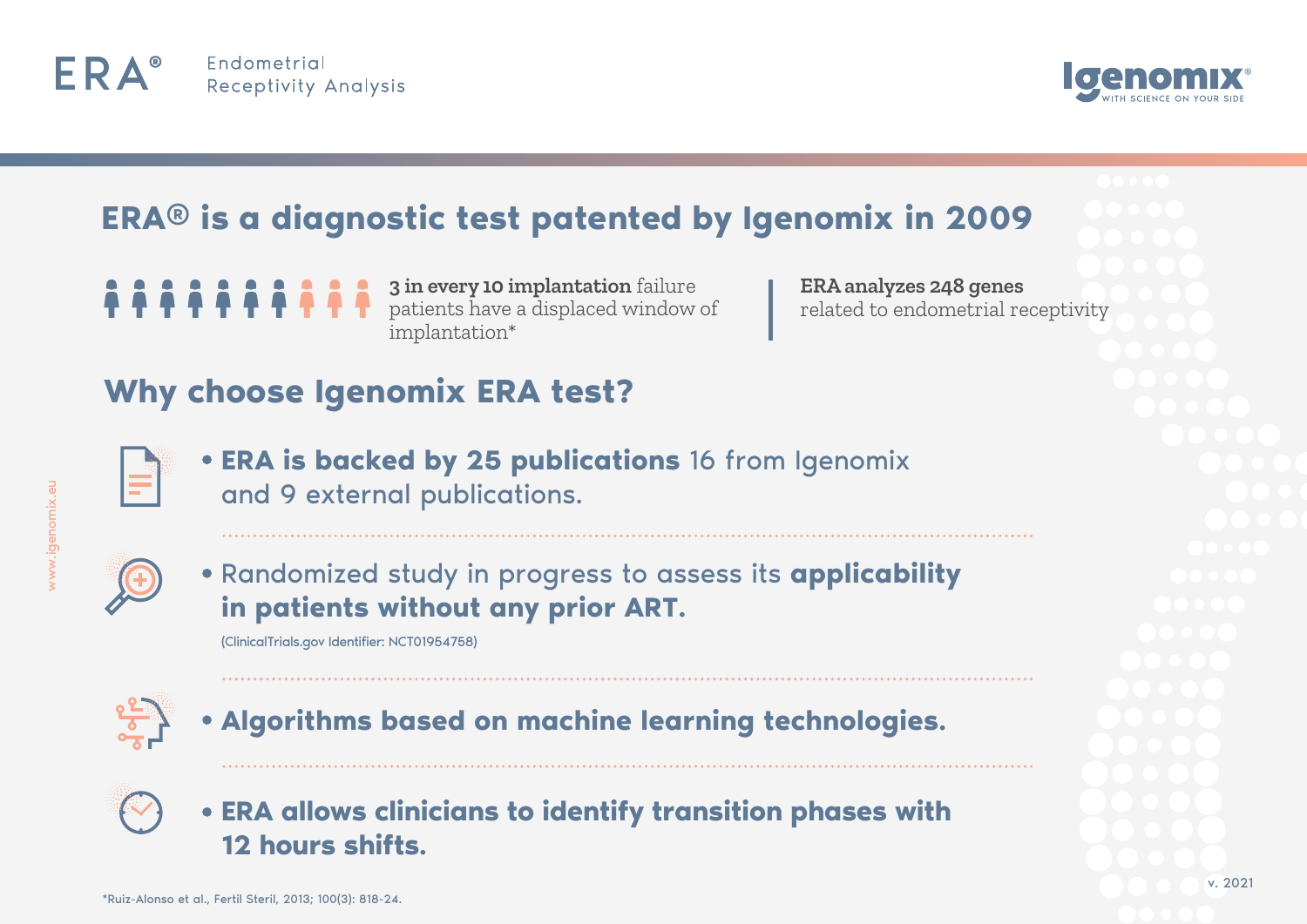#### Endometrial ERA® **Receptivity Analysis**